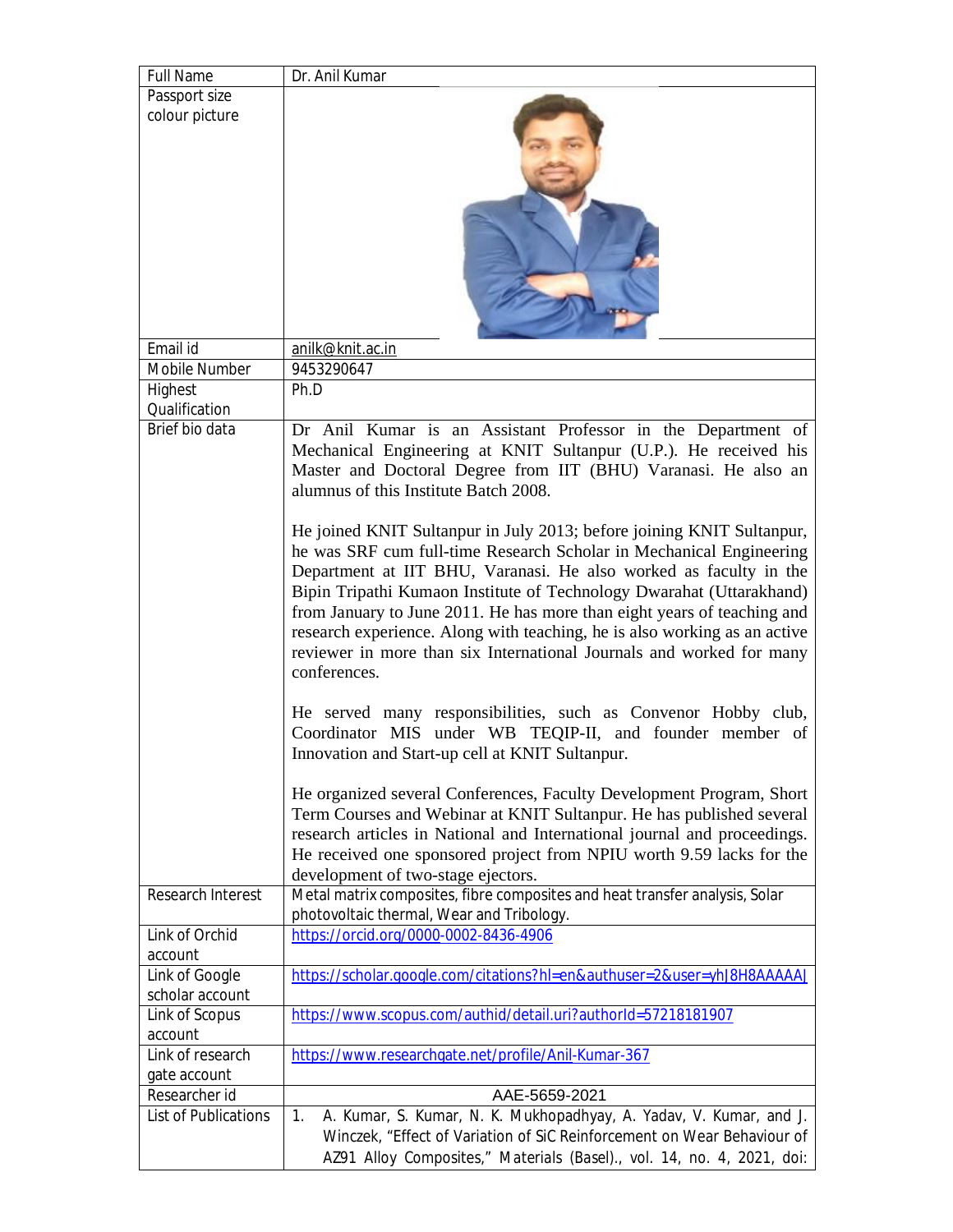|    | 10.3390/ma14040990. [SCIE, IF=3.057, ISSN 1996-1944, MDPI]                     |
|----|--------------------------------------------------------------------------------|
| 2. | A. Kumar, V. Kumar, A. Kumar, B. Nahak, and R. Singh, "Investigation of        |
|    | mechanical and tribological performance of marble dust 7075 aluminium          |
|    | composites,"<br>Today Proc.,<br>Mater.<br>Jan.<br>2021,<br>doi:<br>alloy       |
|    | 10.1016/j.matpr.2020.10.812. [Scopus, ISSN=2214-7853, Elsevier]                |
| 3. | A. Kumar et al., "Optimization of sliding and mechanical performance           |
|    | Ti/NI metal powder particulate reinforced AI 6061 alloy composite using        |
|    | preference selection index method," Mater. Today Proc., Jan. 2021, doi:        |
|    | 10.1016/j.matpr.2020.10.974. [Scopus, ISSN=2214-7853, Elsevier]                |
| 4. | S. Singh, A. Kumar, and A. Yadav, "Experimental Investigation of Thermal       |
|    |                                                                                |
|    | Performance Evaluation of Solar Flat Plate Collector," Mater. Today Proc.,     |
|    | vol. 24, pp. 1533-1540, 2020, doi: 10.1016/j.matpr.2020.04.473. [Scopus,       |
|    | ISSN=2214-7853, Elsevier]                                                      |
| 5. | S. Kumar, A. Yadav, V. Patel, B. Nahak, and A. Kumar, "Mechanical              |
|    | behaviour of SiC particulate reinforced Cu alloy based metal matrix            |
|    | composite,"<br>Mater.<br>Today<br>Proc.<br>Sep.<br>2020,<br>doi:               |
|    | 10.1016/j.matpr.2020.08.580. [Scopus, ISSN=2214-7853, Elsevier]                |
| 6. | L. Prasad, M. Upreti, A. Yadav, R. V. Patel, V. Kumar, and A. Kumar,           |
|    | "Optimization of process parameters during WEDM of EN-42 spring                |
|    | steel," SN Appl. Sci., vol. 2, no. 5, p. 947, May 2020, doi: 10.1007/s42452-   |
|    | 020-2650-2. [Scoups, ISSN=2523-3971, Springer Nature]                          |
| 7. | A. Kumar, S. Kumar, N. K. Mukhopadhyay, A. Yadav, and J. Winczek,              |
|    | "Effect of SiC Reinforcement and Its Variation on the Mechanical               |
|    | Characteristics of AZ91 Composites," Materials (Basel)., vol. 13, no. 21, p.   |
|    | 4913, Oct. 2020, doi: 10.3390/ma13214913. [SCIE, IF=3.057, ISSN 1996-          |
|    | 1944, MDPI]                                                                    |
| 8. | S Kumar; Rajnish Singh; Ritesh Jaiswal; Anil Kumar, "Optimization of           |
|    | Process Parameters of Electron Beam Welded Fe49Co2V Alloys," Int. J.           |
|    | Eng. Trans. B Appl., vol. 33, no. 5, 2020, doi: 10.5829/ije.2020.33.05b.19.    |
|    | [Scopus, ISSN=1. 1728-144X, Materials and Energy Research Center]              |
| 9. | P. Kumar Rai, A. Kumar, and A. Yadav, "Experimental Investigation of Heat      |
|    | Transfer Augmentation in Automobile Radiators using Magnesium                  |
|    | Oxide/Distilled Water-Ethylene Glycol based Nanofluid," Mater. Today           |
|    | Proc., vol. 24, pp. 1525-1532, 2020, doi: 10.1016/j.matpr.2020.04.472.         |
|    | [Scopus, ISSN=2214-7853, Elsevier]                                             |
|    | 10. C. P. Singh, R. V. Patel, M. F. Hasan, A. Yadav, V. Kumar, and A. Kumar,   |
|    | "Fabrication and evaluation of physical and mechanical properties of jute      |
|    | and coconut coir reinforced polymer matrix composite," Mater. Today            |
|    | Proc., Sep. 2020, doi: 10.1016/j.matpr.2020.07.684. [Scopus, ISSN=2214-        |
|    | 7853, Elsevier]                                                                |
|    | 11. L. Prasad, G. Singh, A. Yadav, V. Kumar, and A. Kumar, "Properties of      |
|    | functionally gradient composites reinforced with waste natural fillers,"       |
|    | Technol.,<br>no.<br>50, pp.<br>$250 - 259$<br>2019,<br>Acta<br>Period.<br>doi: |
|    | [Scopus, ISSN=<br>10.2298/APT1950250P.<br>2406-095X,<br><b>Faculty</b><br>of   |
|    | Technology, Novi Sad]                                                          |
|    | 12. A. Yadav, A. Kumar, P. Gupta, and D. K. Sinha, "Numerical study of         |
|    | temperature distributions and solidification pattern in the weld pool of       |
|    | arc welded plate," Defect Diffus. Forum, vol. 392, 2019, doi:                  |
|    |                                                                                |
|    | 10.4028/www.scientific.net/DDF.392.218.<br>[Scopus,<br>ISSN=1662-9507,         |
|    | scientific.net]                                                                |
|    | 13. M. K. Gupta, A. Bharti, B. Nahak, N. Choudhary, and A. Kumar, "Thermal     |
|    | Characteristics of Sisal Composites Containing Charcoal Particles," Mater.     |
|    | Today<br>18,<br>$3174 - 3181$ ,<br>2019,<br>Proc.,<br>vol.<br>doi:<br>pp.      |